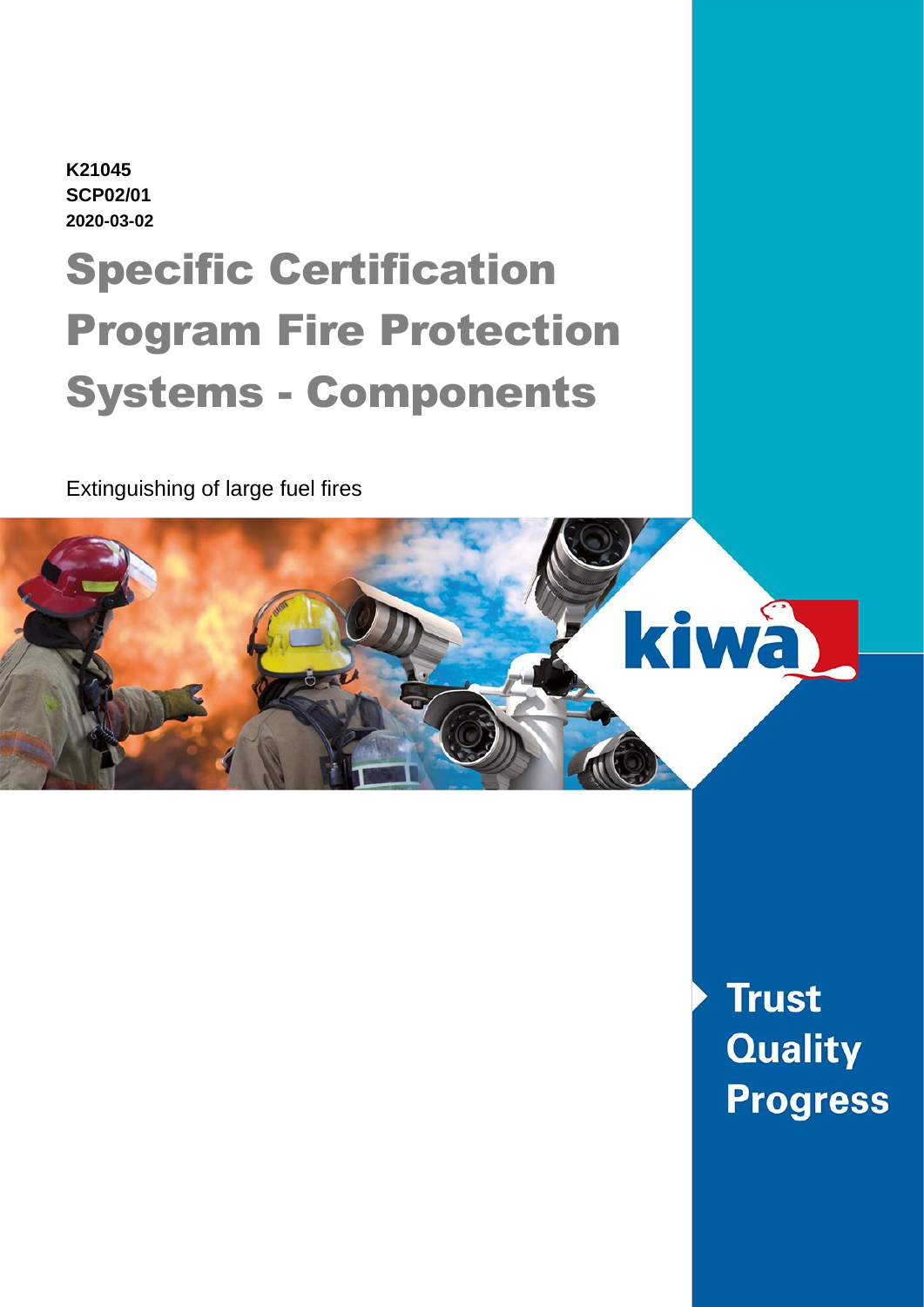### **Preface**

This specific certification program has been accepted by the Kiwa Board of Experts Fire Safety, in which all relevant parties in the field of Fire Protection Systems are represented. The Board of Experts also supervises the certification activities and where necessary requires the evaluation guideline to be revised. All references to Board of Experts in this evaluation guideline pertain to the above mentioned Board of Experts.

This certification program will be used by Kiwa in conjunction with the Kiwa Regulations for Certification within the context of Certification Scheme K21045 "Fire Protection Systems".

**Kiwa Nederland B.V. Kiwa FSS** Dwarsweg 10 5301 KT Zaltbommel The Netherlands Tel. +31 88 998 51 00 Info.ncp@kiwa.nl [www.kiwafss.nl](http://www.kiwafss.nl/)

© 2020 Kiwa N.V.

All rights reserved. No part of this report may be reproduced, stored in a database or retrieval system, or published, in any form or in any way, electronically, mechanically, by print, photoprint, microfilm or any other means without prior written permission from the publisher. The use of this evaluation guideline by third parties, for any purpose whatsoever, is only allowed after a written agreement is made with Kiwa to this end.

#### **Validation**

This specific certification program within the context of certification scheme K21045 has been validated by the Director Fire Safety and Security of Kiwa on 2020-03-02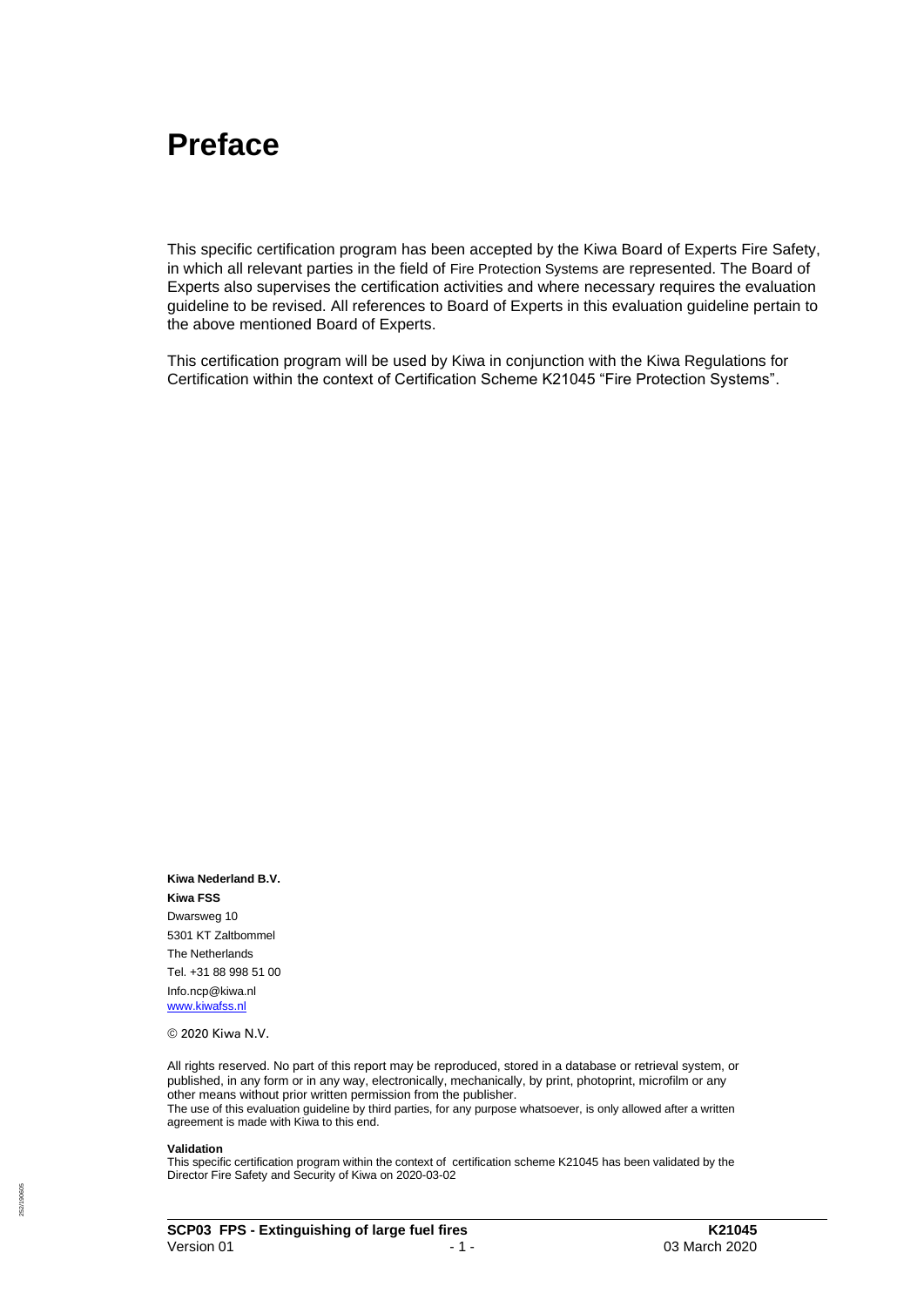### **Contents**

|             | <b>Preface</b>                                                       | 1              |
|-------------|----------------------------------------------------------------------|----------------|
|             | <b>Contents</b>                                                      | $\mathbf{2}$   |
| 1           | <b>Introduction</b>                                                  | 3              |
| 1.1         | General                                                              | 3              |
| 1.2         | Field of application / scope                                         | 3              |
| 1.3         | Acceptance of test reports provided by the supplier                  | 4              |
| 1.4         | Quality declaration                                                  | 4              |
| $\mathbf 2$ | <b>Terms and definitions</b>                                         | 5              |
| 3           | Procedure for granting a product certificate                         | 6              |
| 4           | Setup of this specific certification program                         | $\overline{7}$ |
| 4.1         | General                                                              | $\overline{7}$ |
| 5           | Testing the performance of the system                                | 8              |
| 5.1         | Test protocol abstract                                               | 8              |
| 5.7         | Test setup                                                           | 13             |
| 6           | <b>Factory Production Control Fire Protection Components by Kiwa</b> | 16             |
| 7           | <b>Inspection of Fire Protection Systems by Kiwa</b>                 | 17             |
| 8           | <b>Marking</b>                                                       | 18             |
| 8.1         | General                                                              | 18             |
| 8.2         | Certification mark                                                   | 18             |
| 9           | Requirements in respect of the quality system                        | 19             |
| 10          | <b>Summary of tests and inspections</b>                              | 20             |
| 11          | Agreements on the implementation of certification                    | 21             |
| 12          | <b>Titles of standards</b>                                           | 22             |
| 12.1        | Public law rules                                                     | 22             |
| 12.2        | Standards / normative documents                                      | 22             |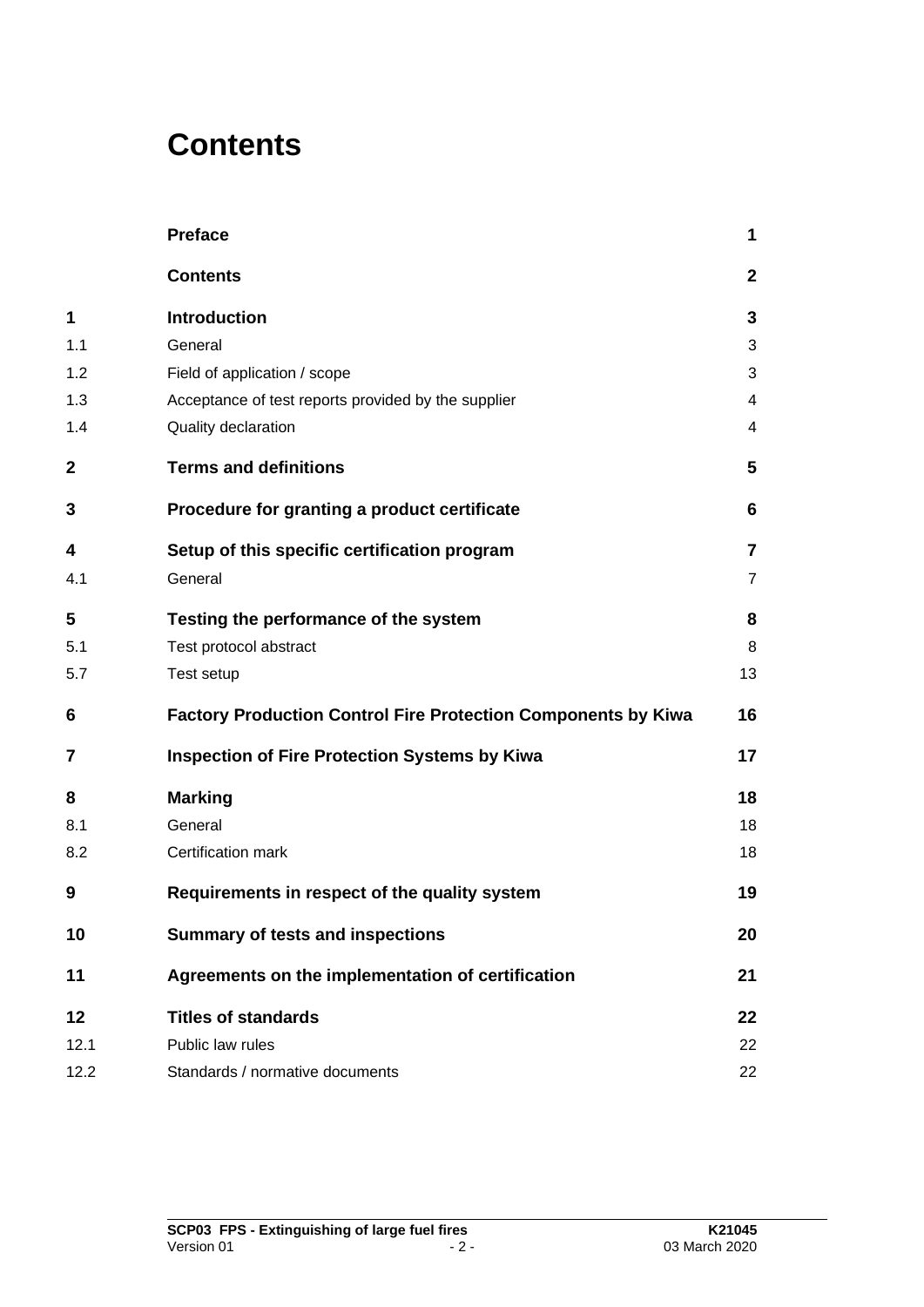### **1 Introduction**

#### **1.1 General**

This specific certification program includes all relevant requirements which are employed by Kiwa when dealing with applications.

This specific certification program is a first version and shall be used in context with product certification scheme K21045 "Fire Protection Systems".

In warehousing are flammable fluids present. In the case that these flammable fluids are escaping out of there containment during an incident can create a powerful pool fire. Kiwa has drafted this initial type testing protocol to prove the effectives of fire protection systems in the scenario of a pool fire.

Based on research and experience has been established that most international standards for fire protection systems for land application have no specific requirements for large scale fires. Kiwa has drafted this test protocol for fire protection systems for this specific scope based on the questions of parties like the Fire Brigade- and the Lost Prevention authorities. The question is based on the use of Fire Protection Systems within chemical warehouses. The warehouses are storing several elements and combination of elements in emballage.

For these authorities is a large pool fire a serious risk. The situation with fuels stored in 1.000 litre polyethylene containers / barrels in racks is bases of this risk. Leaking containers creating running fuel and a large pool with fuel. Because of this is the performance to extinguish burning plastics in the protocol.

The dimensions of this pool are limited. If chosen bigger is it doubtful if the building will resist the pressure / heat of the starting fool fire.

Questionable if the regulations about storing flammable liquids in this quantity and stock arrangement is one that fits a proper risk scenario.

The stored elements have a classification according to ADR; (European Agreement concerning the International Carriage of Dangerous Goods by Road (ADR)). See; [https://www.unece.org/trans/danger/publi/adr/adr\\_e.html](https://www.unece.org/trans/danger/publi/adr/adr_e.html)

The Fire Protection Systems have a classification based on EN2. See; [https://en.wikipedia.org/wiki/Talk:Fire\\_class](https://en.wikipedia.org/wiki/Talk:Fire_class)

The goal is to draft a protocol that is having a realistic risk scenario and is also used in other applications. The protocols that are available within IMO (International Maritime Organization). See;<http://www.imo.org/en/> The input from Solas 74 is used.

#### **1.2 Field of application / scope**

The performance requirement for large liquid fires of the fire extinguishing component is determined following.

The fire extinguishing system shall meet the assessments for Class B according to EN2 and additional circumstances as described in the test protocol.

| <b>Fire</b> | Tvpe                    | Fuel            | Fire size, MW | <b>Remarks</b>  |
|-------------|-------------------------|-----------------|---------------|-----------------|
| Large       | 4 m <sup>2</sup> tray / | Diesel/fuel oil |               | See Note 1 & 2. |
|             | 2 m <sub>2</sub> tray   |                 |               |                 |

#### **Table 1 - Parameters of test fires**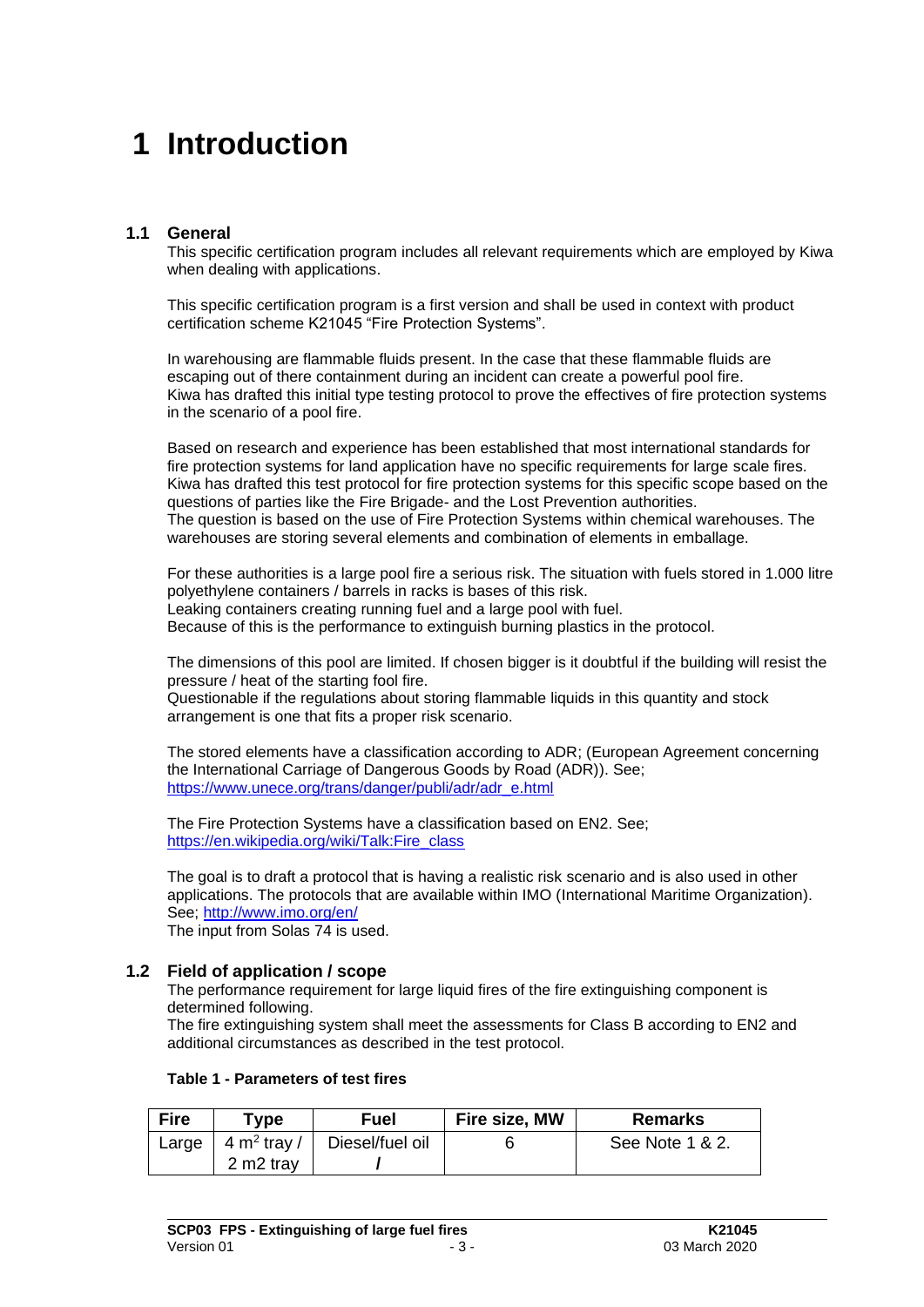|  |  | $\sim$<br>$\cdots$ |  |  |
|--|--|--------------------|--|--|
|--|--|--------------------|--|--|

Notes to table 1:

1. Diesel / Fuel oil means light diesel or commercial fuel oil.

2. Fire D is a 4 m2 tray or a 2 m2 tray n-heptane. Both are 6 Megawatt fires.

#### **Table 2 - Test programme**

The fire test programme should employ test fires singly or in combination, as outlined in table 2 below.

|       | Test No.   Fire combinations (see table 1)  |
|-------|---------------------------------------------|
| Large | $ D: 4 m2$ diesel tray under engine mock-up |
|       | Total fire load: 6 MW                       |

#### **1.3 Acceptance of test reports provided by the supplier**  See TIC scheme K21045.

#### **1.4 Quality declaration**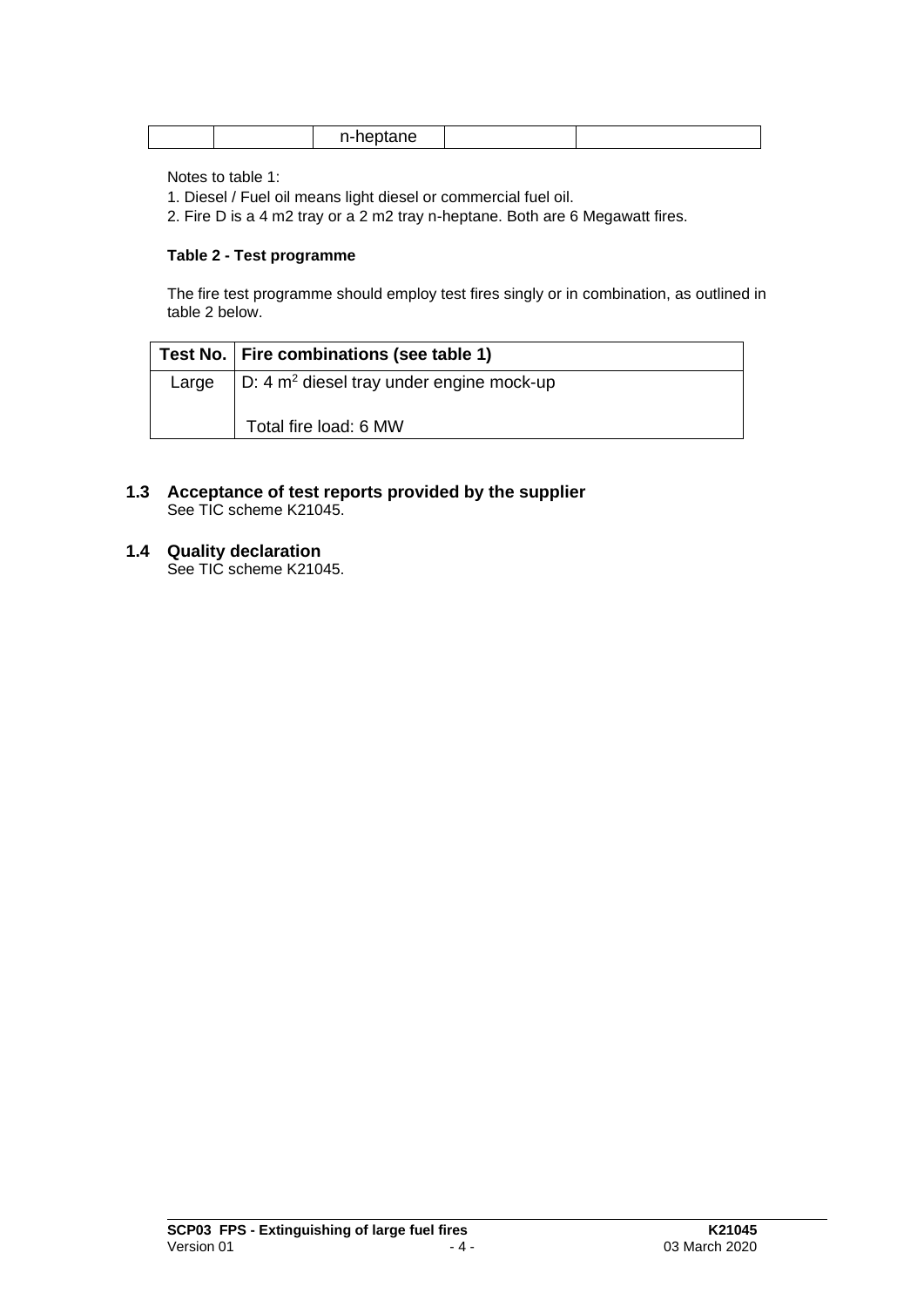### **2 Terms and definitions**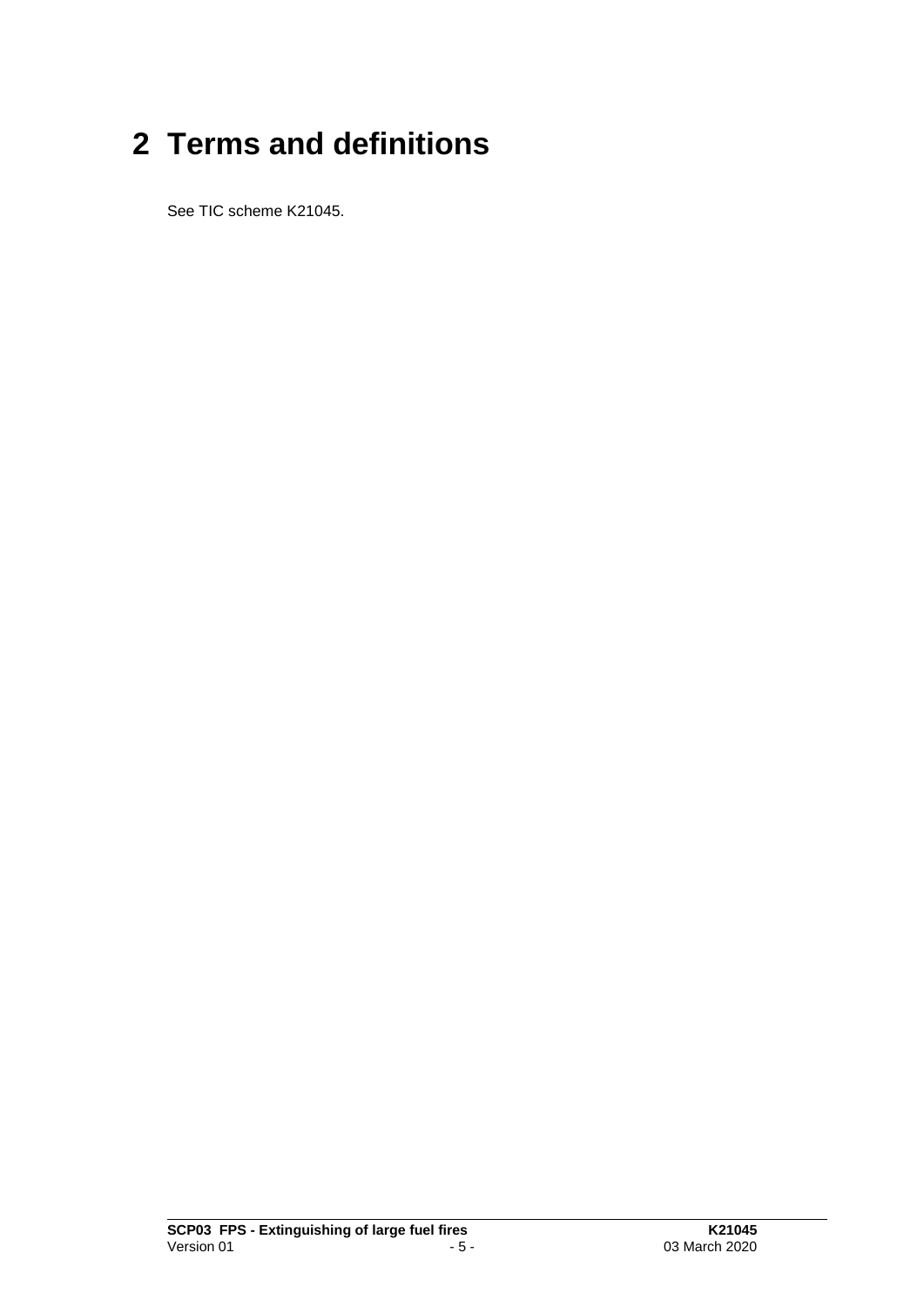### **3 Procedure for granting a product certificate**

See TIC scheme K21045.

.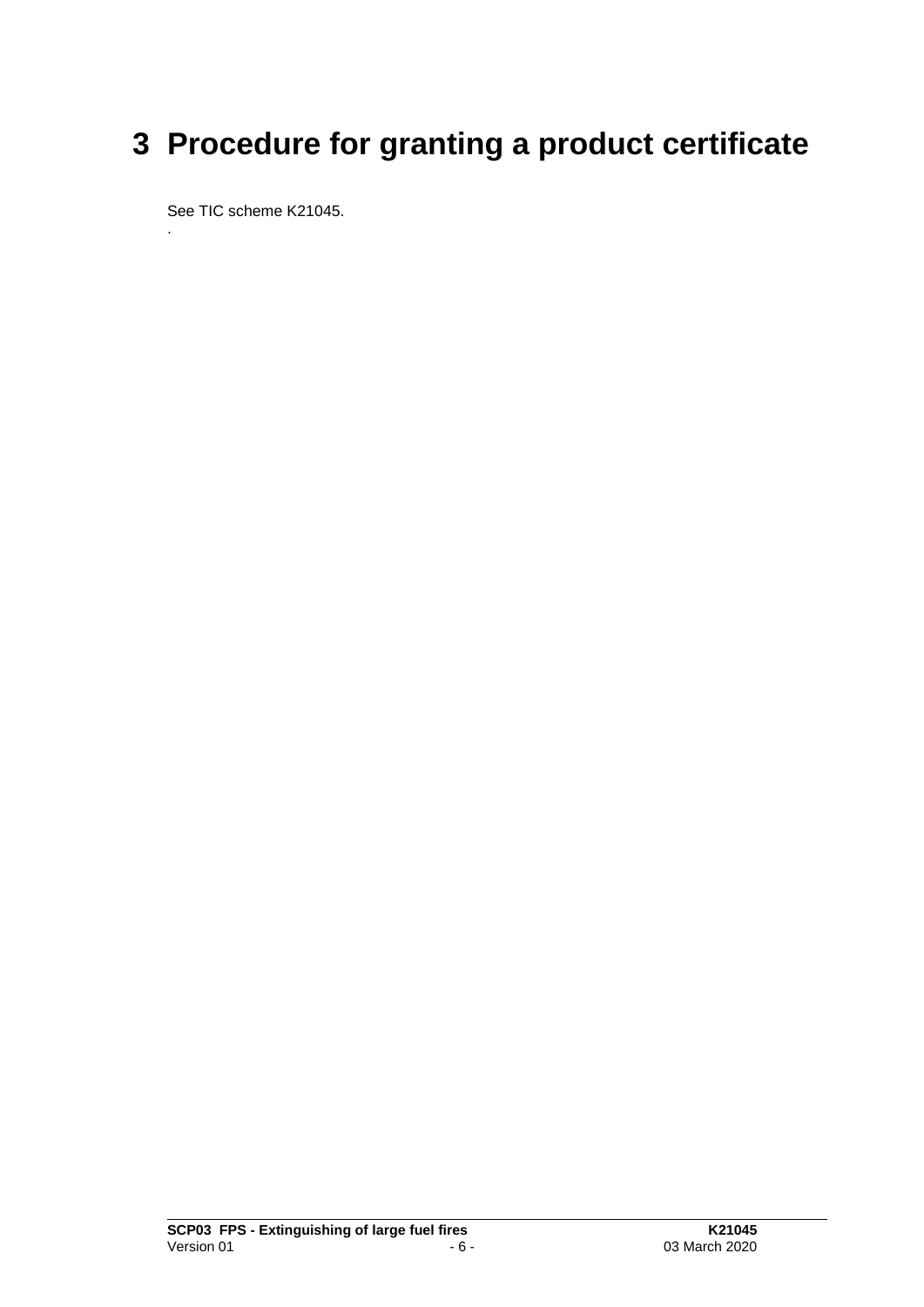### **4 Setup of this specific certification program**

#### **4.1 General**

This chapter contains the setup for the specification certification program. For the performance of its certification work, Kiwa is bound to the requirements as included in EN-ISO/IEC 17065 "Conformity assessment - Requirements for bodies certifying products, processes and services" and certification scheme K21045. This program describes a test plan large pool fires.

It describes the test requirements and/or laboratories to be used for the testing, identifies the tests to be performed and provides in minimal schedules for test activities.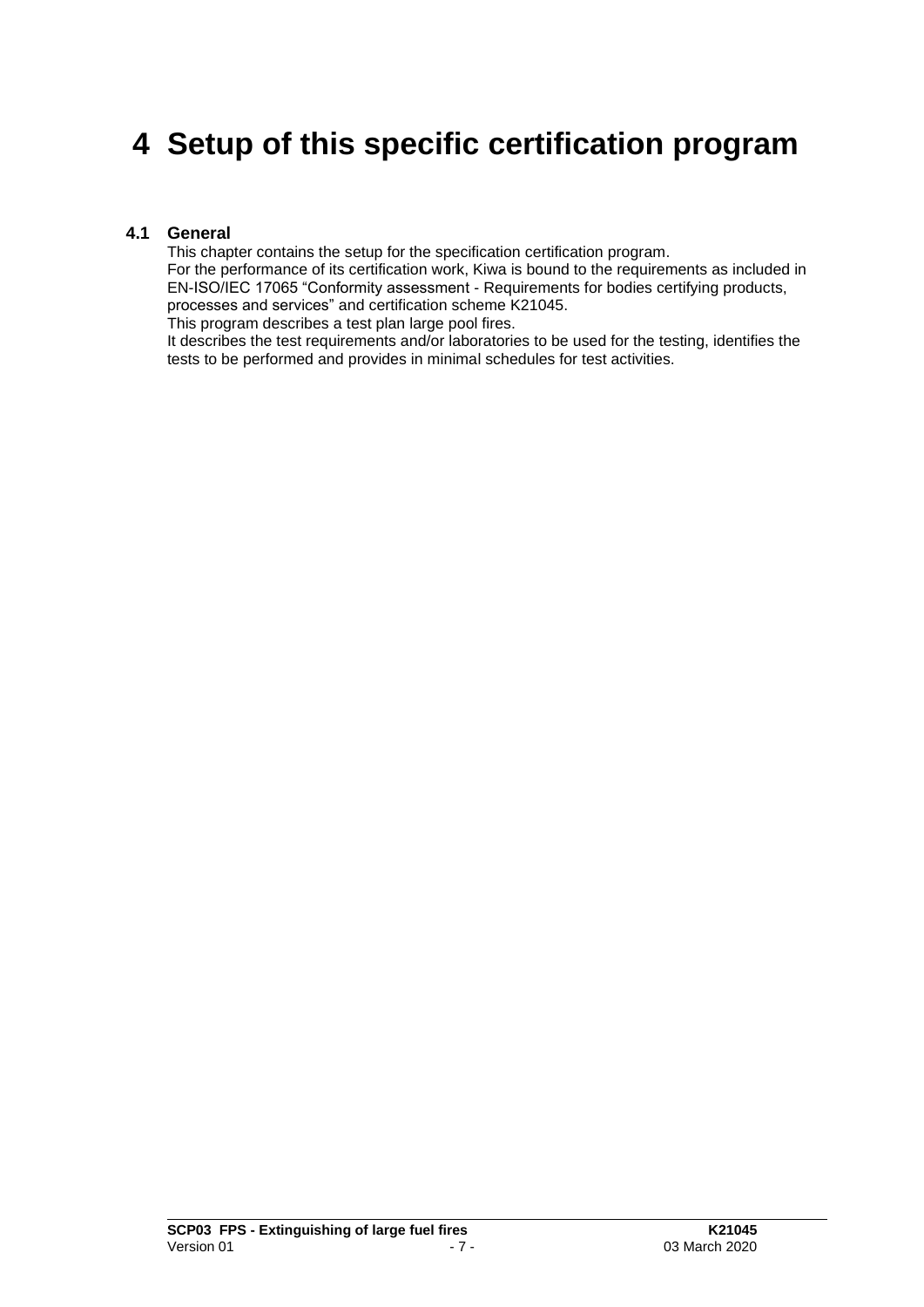### **5 Testing the performance of the system**

#### **5.1 Test protocol abstract**

The tests should be performed in a room of minimal 100m2 and for the larger tests an room of circa 1000 m2, with no horizontal dimension less than 8 m, with a ceiling height of 5 m. The test room should be provided with a closable access door measuring approximately 4 m2 in area. In addition, closable ventilation hatches measuring at least 6 m2 in total area should be located in the ceiling.

A larger room may be employed if approvals are sought for larger volumes.

#### Integrity of test enclosure

The test enclosure should be nominally leak tight when doors and hatches are closed. The integrity of seals on doors, hatches and other penetrations (e.g., instrumentation access ports) should be verified before each test.

#### Engine mock-up

An engine mock-up of size (width x length x height) 1 m x 3 m x 3 m should be constructed of sheet steel with a nominal thickness of 5 mm. The mock-up should be fitted with two steel tubes diameter 0.3 m and 3 m length that simulate exhaust manifolds and a solid steel plate. At the top of the mock-up, a 3 m2 tray should be arranged (see figures 1, 2 and 3).

A floor plate system 4 m x 6 m x 0.75 m high should surround the mock-up.

#### Instrumentation

Instrumentation for the continuous measurement and recording of test conditions should be employed.

The following measurements should be made:

1. The temperature of the generator casing;

2. The temperature of the generator discharge stream measured at 0.5 m, 1.0 m and 2.0 m away from the discharge ports or specifications from the manufacturer based on earlier performed tests;

- 3. The temperature at three vertical positions (e.g., 1 m, 2.5 m and 4.5 m);
- 4. The enclosure pressure;

5. The gas sampling and analysis, at mid-room height, for oxygen, carbon dioxide, carbon monoxide and other relevant products;

- 6. The means of determining flame-out indicators;
- 7. The fuel nozzle pressure in the case of spray fires if applicable for other testing;
- 8. The fuel flow rate in the case of spray fires if applicable for other testing;
- 9. The discharge nozzle pressure if applicable for other testing; and
- 10. The means of determining generator discharge duration.

#### Generators/nozzles

For test purposes, generators/nozzles should be located as recommended by the manufacturer. If more than one generator/nozzle is used, they should be symmetrically located.

#### Enclosure temperature

The ambient temperature of the test enclosure at the start of the test should be noted and serve as the basis for calculating the concentration that the agent would be expected to achieve at that temperature and with that agent weight applied in the test volume.

#### *5.1.1 System installation*

The extinguishing system should be installed according to the manufacturer's design and installation instructions. The maximum vertical distance should be limited to 5 m.

Agent - Design application density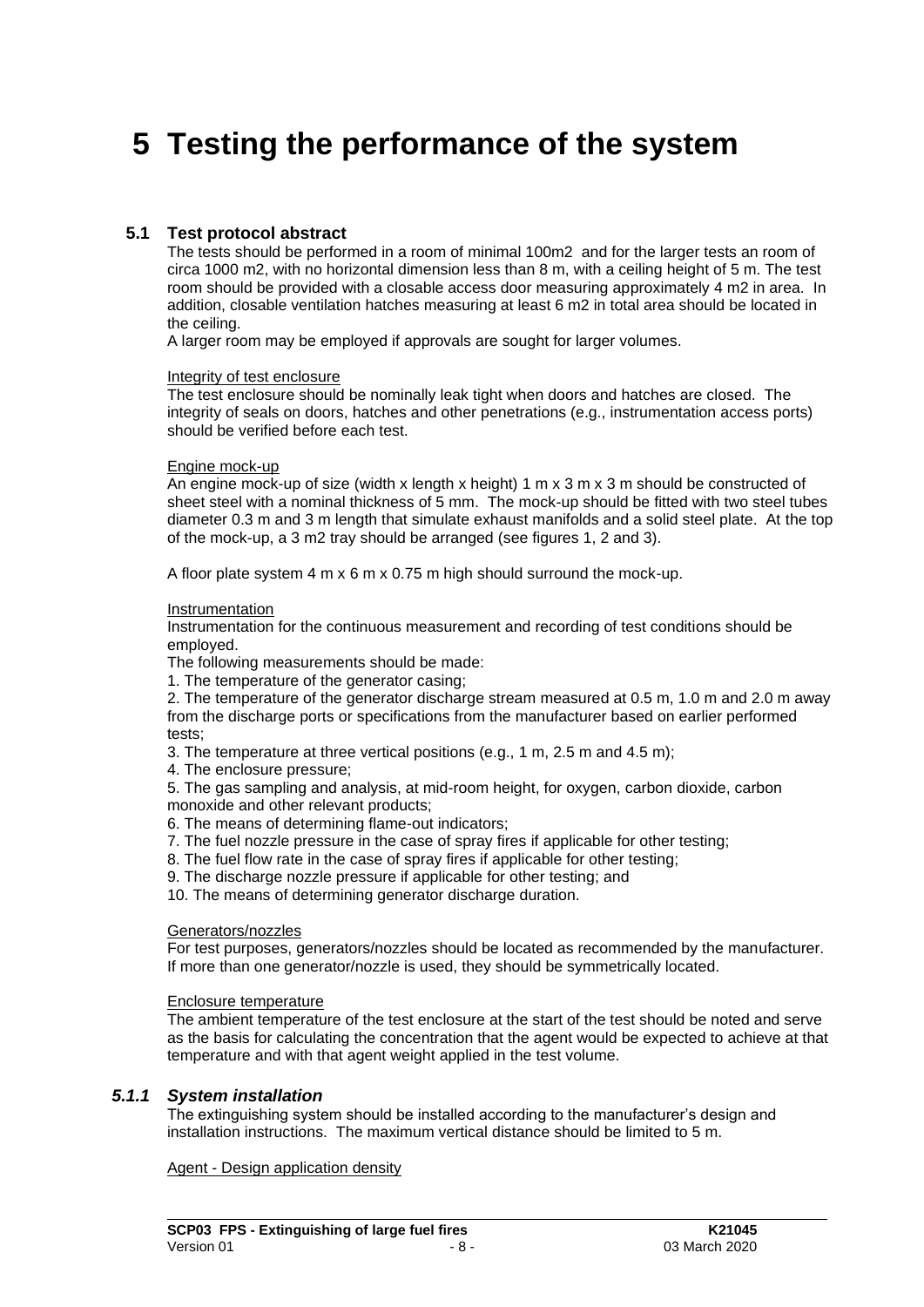The agent design application density is the net mass of agent per unit volume  $(q/m3)$  required by the system designer for the fire protection application.

#### Test density

The test density of agent to be used in the fire-extinguishing tests should be the design application density specified by the manufacturer.

#### Quantity of aerosol agent

The quantity of aerosol agent to be used should be determined as follows:

$$
W = V \times q (g) / f;
$$

where:

W =  $agent$  mass  $(q)$ ;

 $V =$  volume of test enclosure (m3):

- q  $=$  design application density  $(g/m3)$ ; and
- $f =$  efficiency coefficient of the manufacturer's generator  $(\%)$

#### *5.1.2 Procedure*

Fuel levels in trays

The trays used in the test should be filled with at least 30 mm fuel on a water base. Freeboard should be  $150 \pm 10$  mm.

Fuel flow and pressure measurements

For spray fires, the fuel flow and pressure should be measured before and during each test.

#### Ventilation

Pre-burn period; During the pre-burn period the test enclosure should be well ventilated. The oxygen concentration, as measured at mid-room height, should not be less than 20% volume at the time of system discharge.

#### End of pre-burn period

Doors, ceiling hatches and other ventilation openings should be closed at the end of the pre-burn period.

#### Pre-burn time

Fires should be ignited such that 30 seconds of burning time occur before the start of agent discharge.

#### Discharge time

Agents should be discharged at a rate sufficient to achieve 100% of the minimum design density in 120 s or less.

Hold time

After the end of agent discharge the test enclosure should be kept closed for 15 min.

#### *5.1.3 Measurements and observations*

Before test:

- 1 temperature of test enclosure, fuel and engine mock-up;
- 2 initial weights of agent containers;
- 3 verification of integrity agent distribution system and nozzles; and
- 4 initial weight of wood crib.

During test:

- 1 start of the ignition procedure;
- 2 start of the test (ignition);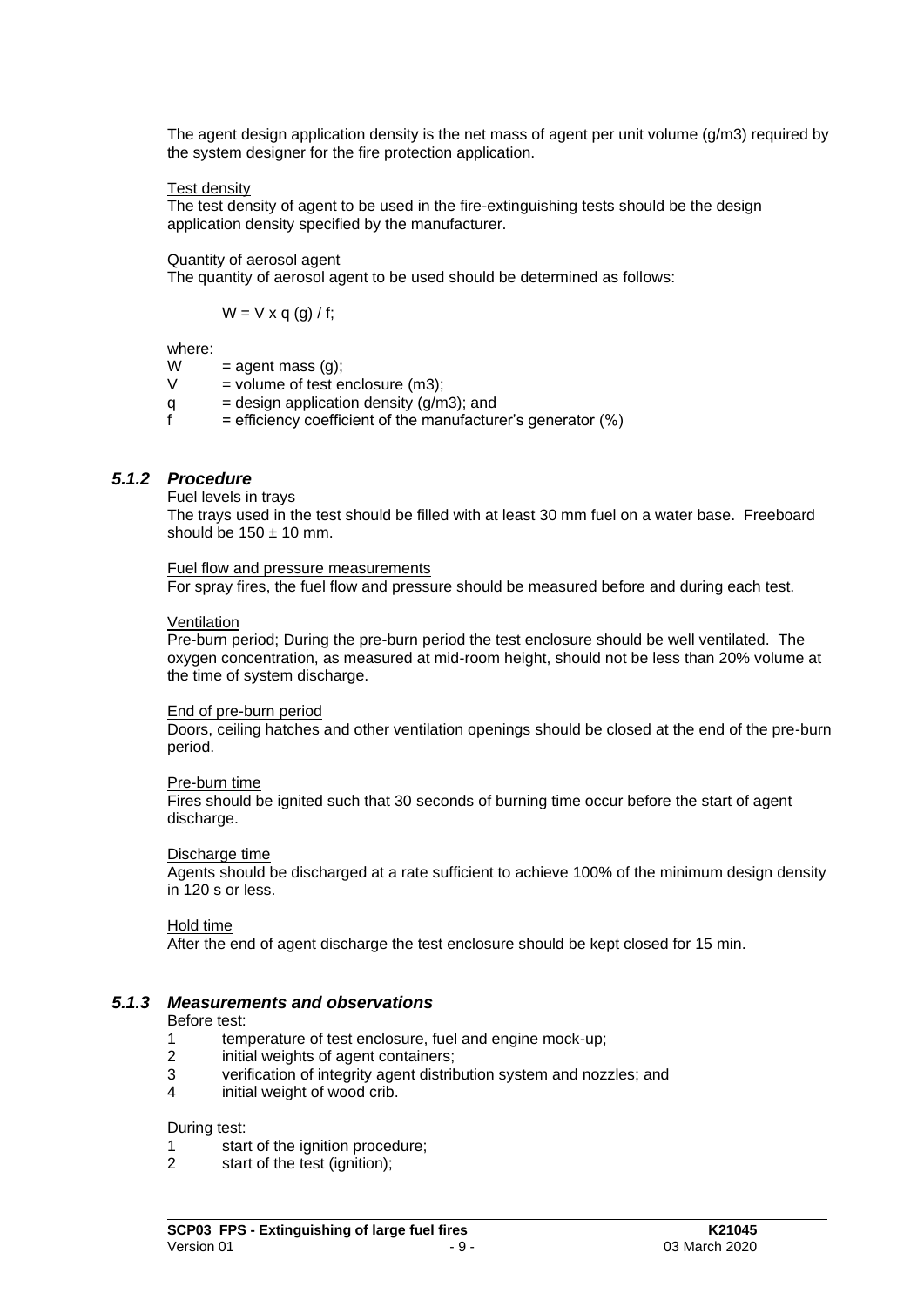- 3 time when ventilating openings are closed;
- 4 time when the extinguishing system is activated;
- 5 time from end of agent discharge;
- 6 time when the fuel flow for the spray fire is shut off;
- 7 time when all fires are extinguished;
- 8 time of re-ignition, if any, during hold time;
- 9 time at end of hold time;
- 10 at the start of test initiate continuous monitoring; and
- 11 for condensed aerosol generators: the temperature of the casing during the fire test and hold time period; and temperature profile of the generator discharge stream versus distance away from the discharge ports.

#### Tolerances

Unless otherwise stated, the following tolerances should apply:

- 1 length  $\pm 2\%$  of value;<br>2 volume  $+5\%$  of value:
- 2 volume  $\pm 5\%$  of value;<br>3 pressure  $\pm 3\%$  of value:
- 3 pressure  $\pm 3\%$  of value;
- 4 temperature  $\pm$  5% of value; and
- $5$  concentration  $\pm 5\%$  of value.

These tolerances are in accordance with standard ISO 6182-1:2004.

#### **5.2 Classification criteria**

Class B fires should be extinguished within 30 s of the end of discharge. At the end of the hold period there should be no re-ignition upon opening the enclosure.

The ends of the test fuel trays should contain sufficient fuel to cover the bottom of the tray. The design factor is the highest of the laboratory extinguishing factors for the three fuels multiplied by 1.3.

#### **5.3 Test report**

The test report should include the following information:

- 1 name and address of the test laboratory;
- 2 date and identification number of the test report;
- 3 name and address of client;
- 4 purpose of the test;
- 5 method of sampling system components;
- 6 name and address of manufacturer or supplier of the product;
- 7 name or other identification marks of the product;
- 8 description of the tested product with: drawings; descriptions; assembly instructions; specification of included materials; and detailed drawing of test set-up;
- 9 date of supply of the product;
- 10 date of test;
- 11 test method;
- 12 drawing of each test configuration;
- 13 identification of the test equipment and used instruments;
- 14 conclusions;
- 15 deviations from the test method, if any;
- 16 test results including measurements and observations during and after the test; and
- 17 date and signature.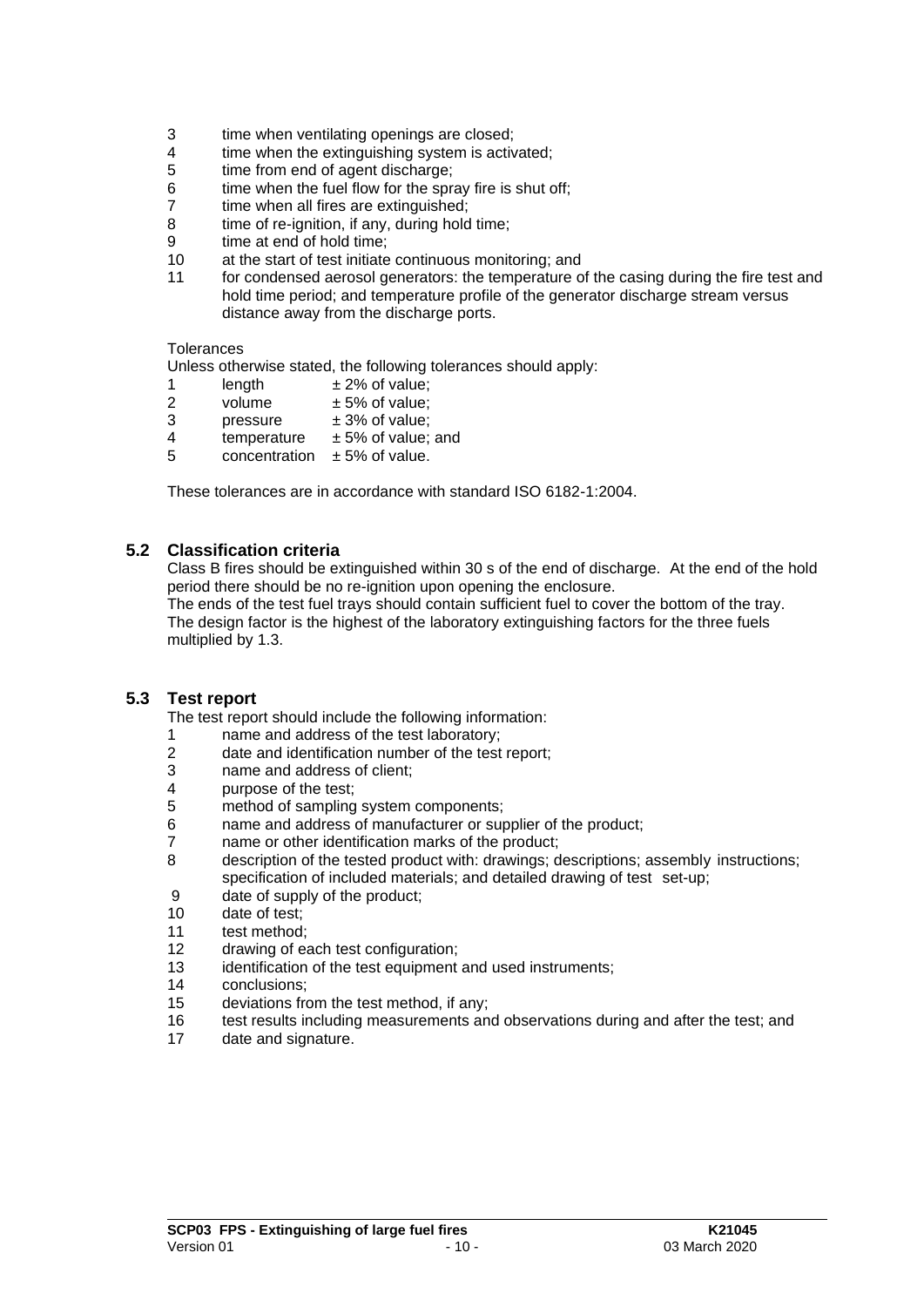### **5.4 Test executed with n-heptane**

Central in the room is a steel fire pan positioned of 1.8 x 1 m and a height of 10 cm. The fire pan shall contain a layer of 45 l heptane on 5 cm of water with a burning time of at least 5 minutes and a power of approx. 6 MW. The pan shall be placed on the floor.

The fire extinguishing components shall be suspended in accordance with the supplier's specifications and distributed as specified by the supplier.

The fire cell shall be placed at the edge of the radius of the design extinguishing area.

The heptane shall be ignited for each test and have a free burning time of 30 seconds. After the end of the activation of the fire extinguishing agent the room shall remain closed for at least 15 minutes.

During this period the cell shall be monitored for signs of active fire and signs of spontaneous activation, based on the temperature measurements in the vicinity of the fire cell.

After this period the cell shall be inspected visually for signs of active fire and signs of active activation outside the test room without the presence of the fire extinguishing agent. Any signs of fire shall be described in the report. The temperature after extinguishing shall be decisive. Visible fire is considered as a sign of spontaneous activation, but solely smoke is not.

The result of the assessment and tests shall be declared in the attachment of the product certificate.

Note: it is possible to test other fuels. Fuel quantity shall be altered to achieve a power of approx. 6 MW.

#### **5.5 Test protocol detail**

The test is carried out in a sufficient air-tight room. Doors and windows shall be closed. However, a limited "open" area, for example small gaps/notches between wall and ceiling may be present. Any forced ventilation system or apparatus/system that will affect the density in the room, shall be shut down. The test shall be based on the exact arithmetical calculation of the number of grams per volume unit as this governs the value stated in the supplier specifications. There shall be no physical obstructions in the room.

The design formula shall allow for a quantity of remaining extinguishing agent in the extinguishing generator.

When testing Class B fires the operation of the extinguishing generator in relation to its dispersal shall be tested more extensively.

| With regard to                                                                | Requirement/<br><b>Function</b>             | Unit           | <b>Tolerance</b>           |
|-------------------------------------------------------------------------------|---------------------------------------------|----------------|----------------------------|
| Fire class<br>Assessment method to EN2 and<br>applicable standard             | According Fire Class B                      | N/A            | N/A                        |
| Thermal energy/power                                                          | See fire extinguishing test<br>or objective | N/A            | N/A                        |
| Burning time due to catalyst                                                  | See fire extinguishing test<br>or objective | <b>Minutes</b> | ± 15 sec                   |
| Catalyst                                                                      | Heptane                                     | N/A            | N/A                        |
| Relative humidity in the room, before<br>the fire, measured with a hygrometer | 60                                          | $\%$           | ± 20%                      |
| Ambient temperature before                                                    | According test protocol                     | °C             | According test<br>protocol |

The test of the fire extinguishing effect shall be made under the following conditions.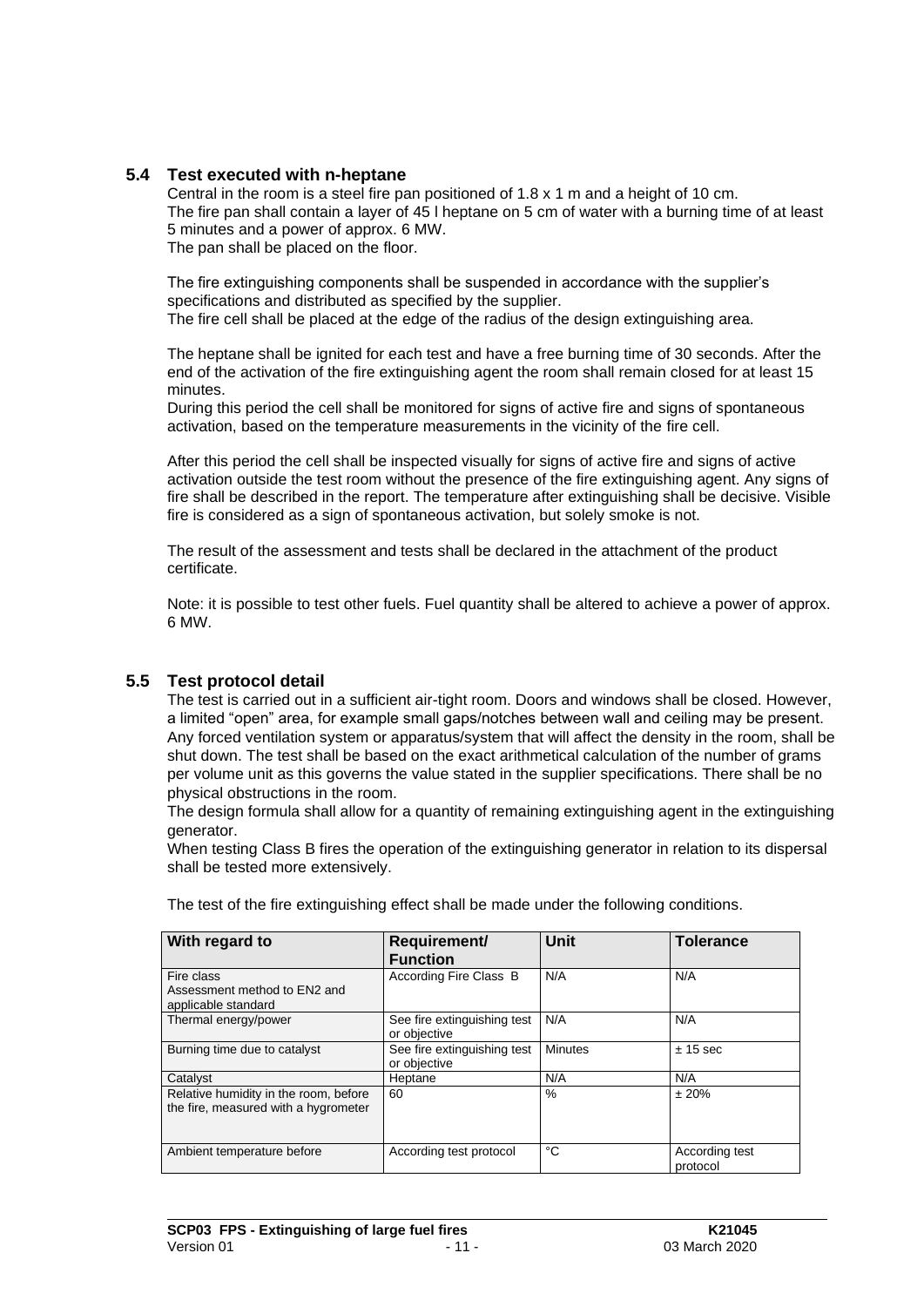| With regard to                                                                                                                                            | Requirement/<br><b>Function</b>                                                                                                                                                            | <b>Unit</b>      | <b>Tolerance</b>             |  |
|-----------------------------------------------------------------------------------------------------------------------------------------------------------|--------------------------------------------------------------------------------------------------------------------------------------------------------------------------------------------|------------------|------------------------------|--|
| Temperature in the test room                                                                                                                              | 20 or ambient<br>Note: According test<br>procedure. Otherwise<br>determined using at least<br>2 thermocouples on the<br>ceiling with $\Delta T$ 10 sec<br>recording using a data<br>logger | $\overline{c}$   | 5, N/A for ambient           |  |
| Thermocouples                                                                                                                                             | The use of K type<br>thermocouples (Ni-CrNi),<br>diameter 1 mm, is<br>recommended.                                                                                                         | N/A              | N/A                          |  |
| Dimensions of the test room                                                                                                                               | According test protocol                                                                                                                                                                    | m and $m3$       | $-0/+XX$                     |  |
| Ventilation during the pre-burning<br>time and free burning time, using<br>constant measurement                                                           | Adequate ventilation                                                                                                                                                                       | N/A              | N/A                          |  |
| "Open" area or leakage area and<br>position during extinguishing                                                                                          | 0.1% max. of the volume<br>of the room, distributed<br>evenly across the room *                                                                                                            | $%$ in $m2$      | $-0.1 / +0$                  |  |
| Air flow through the room                                                                                                                                 | Non-forced (Natural), <1                                                                                                                                                                   | m/s              | $-1/10$                      |  |
| Oxygen level in the room                                                                                                                                  | According test protocol                                                                                                                                                                    | % O <sub>2</sub> | According test<br>protocol   |  |
| Closing of the test room after igniting<br>the fire                                                                                                       | According test protocol                                                                                                                                                                    | s                | N/A                          |  |
| Required amount of fire extinguishing<br>agent                                                                                                            | Supplier's design formula                                                                                                                                                                  | g/m <sup>3</sup> | Supplier's design<br>formula |  |
| <b>Extinguishing time</b>                                                                                                                                 | According test procedure<br>and generator type                                                                                                                                             | s                | According test<br>protocol   |  |
| Monitoring time                                                                                                                                           | According test procedure                                                                                                                                                                   | s                | According test<br>protocol   |  |
| Agent discharge                                                                                                                                           | According test protocol                                                                                                                                                                    | s                | According test<br>protocol   |  |
| Weight of agent to determine<br>percentage of agent discharged                                                                                            | Before and after<br>extinguishing, any<br>generator type                                                                                                                                   | gr               | ± 5                          |  |
| Activation                                                                                                                                                | Supplier's system                                                                                                                                                                          | N/A              | N/A                          |  |
| <b>Electrical activator</b>                                                                                                                               | Measurement of resistant<br>according generator type.                                                                                                                                      | Ω                | ±1                           |  |
| <b>Instrumentation</b>                                                                                                                                    |                                                                                                                                                                                            |                  |                              |  |
| Weighing scale                                                                                                                                            | Measurement<br>(Incremental) from<br>approx. 0 till approx. 75                                                                                                                             | Kg               | ± 0.005                      |  |
| Oxygen meter                                                                                                                                              | Measurement from<br>approx. 0 till approx. 25                                                                                                                                              | % O <sub>2</sub> | ± 0.1                        |  |
| Multi meter                                                                                                                                               | Measurement of<br>resistance from approx. 0<br>till approx. 30                                                                                                                             | Ω                | ± 0.1                        |  |
| * "Open" area or leakage area during extinguishing = $0.1\%$ (e.g.: 1000 m <sup>3</sup> = 1 m <sup>2</sup> and 100 m <sup>3</sup> = 0.1 m <sup>2</sup> ). |                                                                                                                                                                                            |                  |                              |  |

"Open" areas are generally allowed as, for example, small gaps/notches between wall and ceiling but not as, for example, open ventilation piping or a hole/opening in a wall or ceiling.

- Open ventilation piping or a hole/opening in a wall or ceiling are to be considered as a an defect regarding the architectural and/or technical design of the room.
- Small gaps/notches between wall and ceiling are to be considered as a an defect regarding the architectural finishing of the room.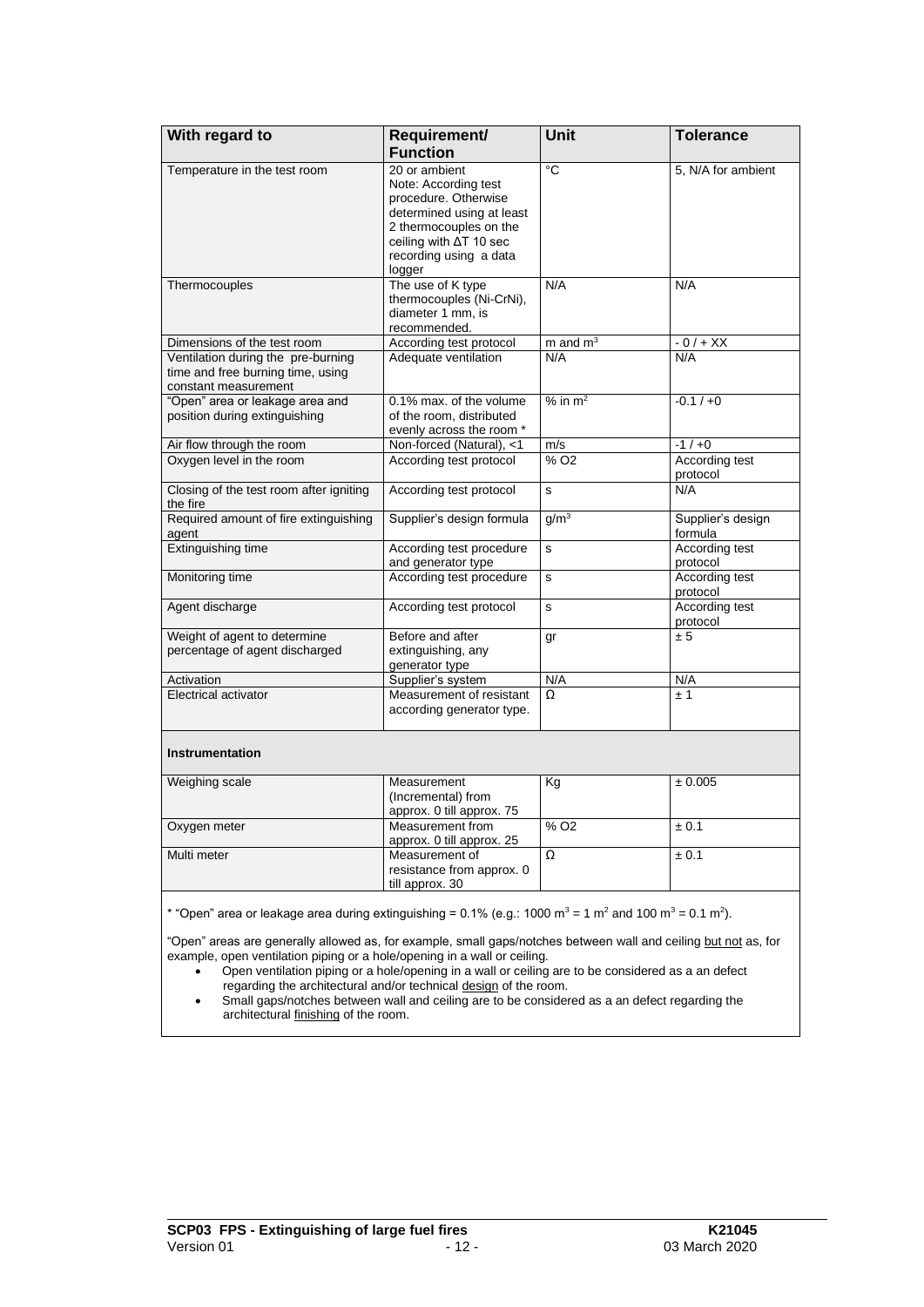#### **5.6 Mandatory registrations during the test**

Mandatory registrations during the test in seconds are:

- Time of activation of the heptane.
- Pre burning time (catalyst)
- Free burning time
- Time of initial activation of the fire extinguishing generator.
- End of the discharge of the generator.
- Time at which the flames are extinguished (if possible)
- Soak time

There shall be adequate ventilation during the pre-burning and free burning time and the oxygen concentration in the test room shall be maintained. If this cannot be guaranteed then during the activation the oxygen percentage at the level of the source of fuel shall not deviate more than 0.5 vol% from the normal percentage under ambient conditions and the oxygen percentage shall be measured with a calibrated oxygen gauge using a sensor at the same level as the source of fuel.

#### **5.7 Test setup**





"The area should be 100m<sup>2</sup>

Figure 1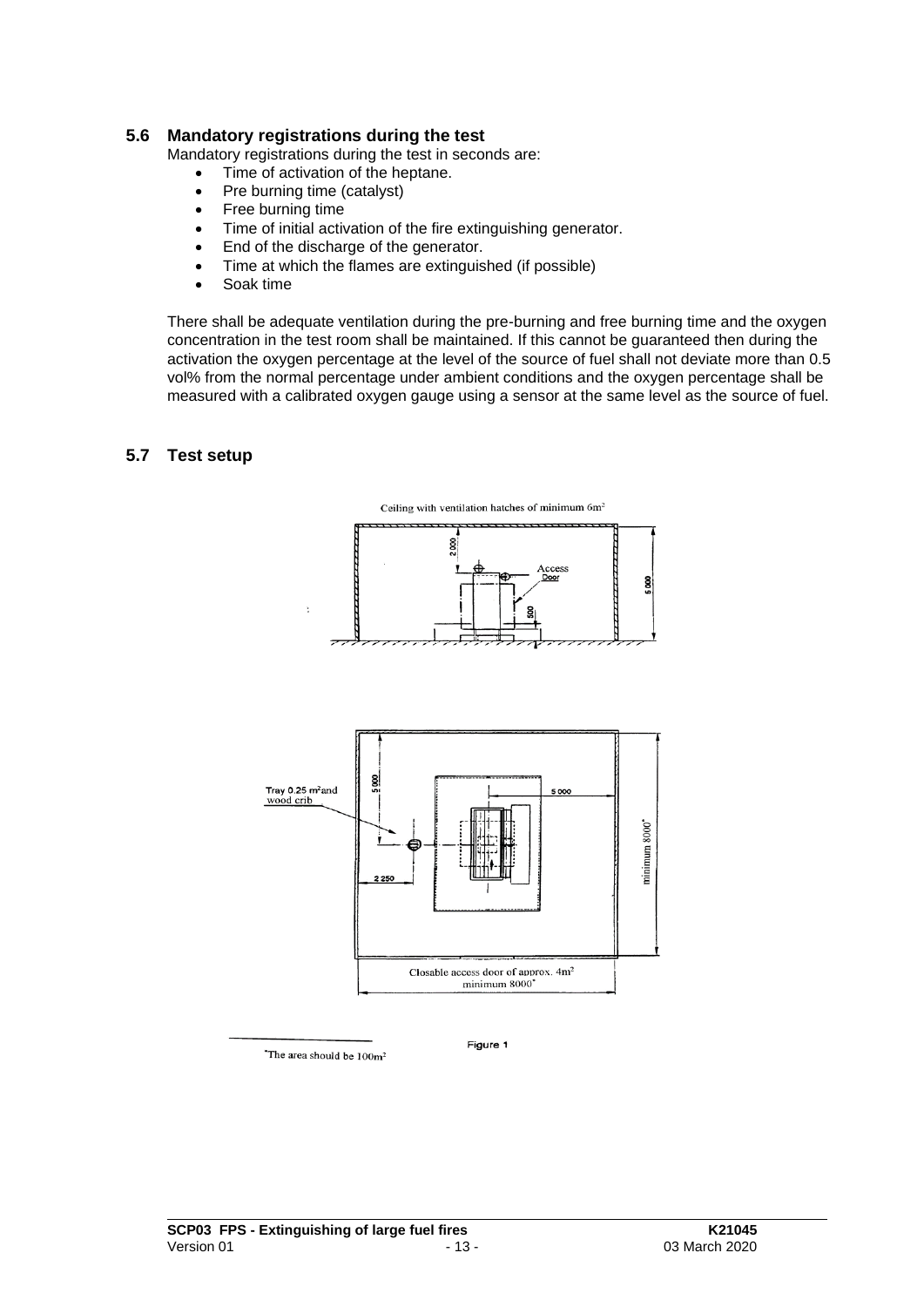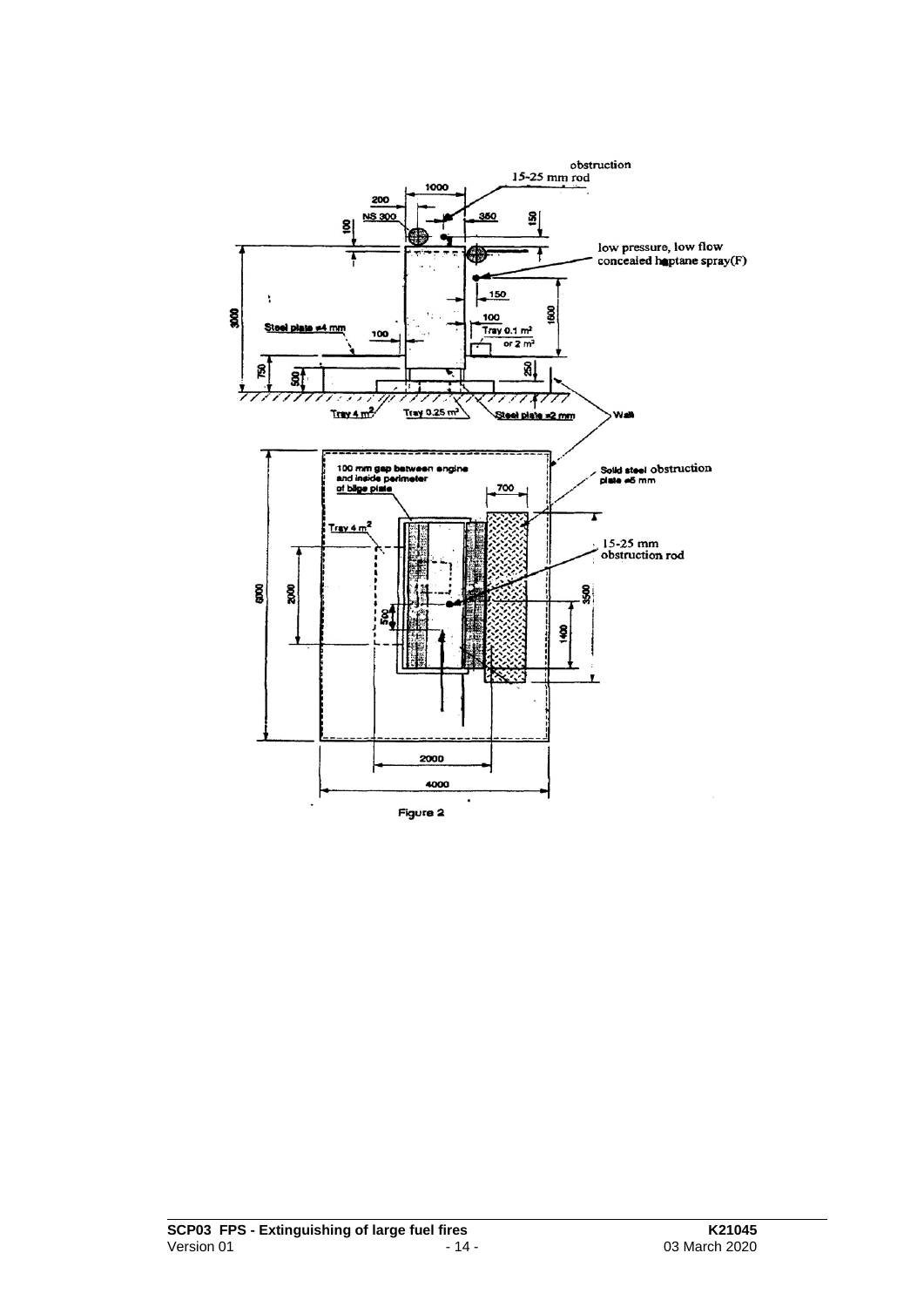

Figure 3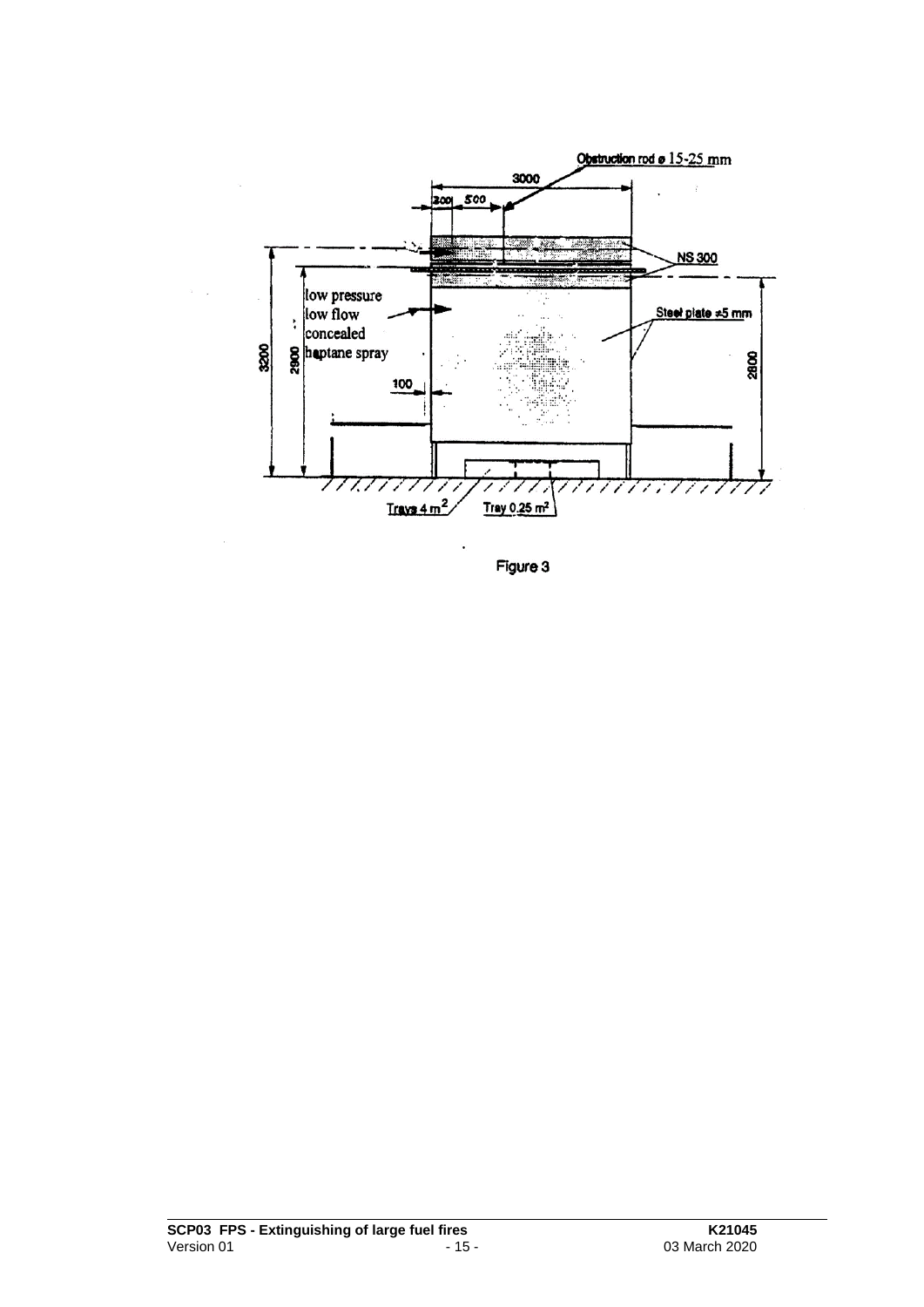### **6 Factory Production Control Fire Protection Components by Kiwa**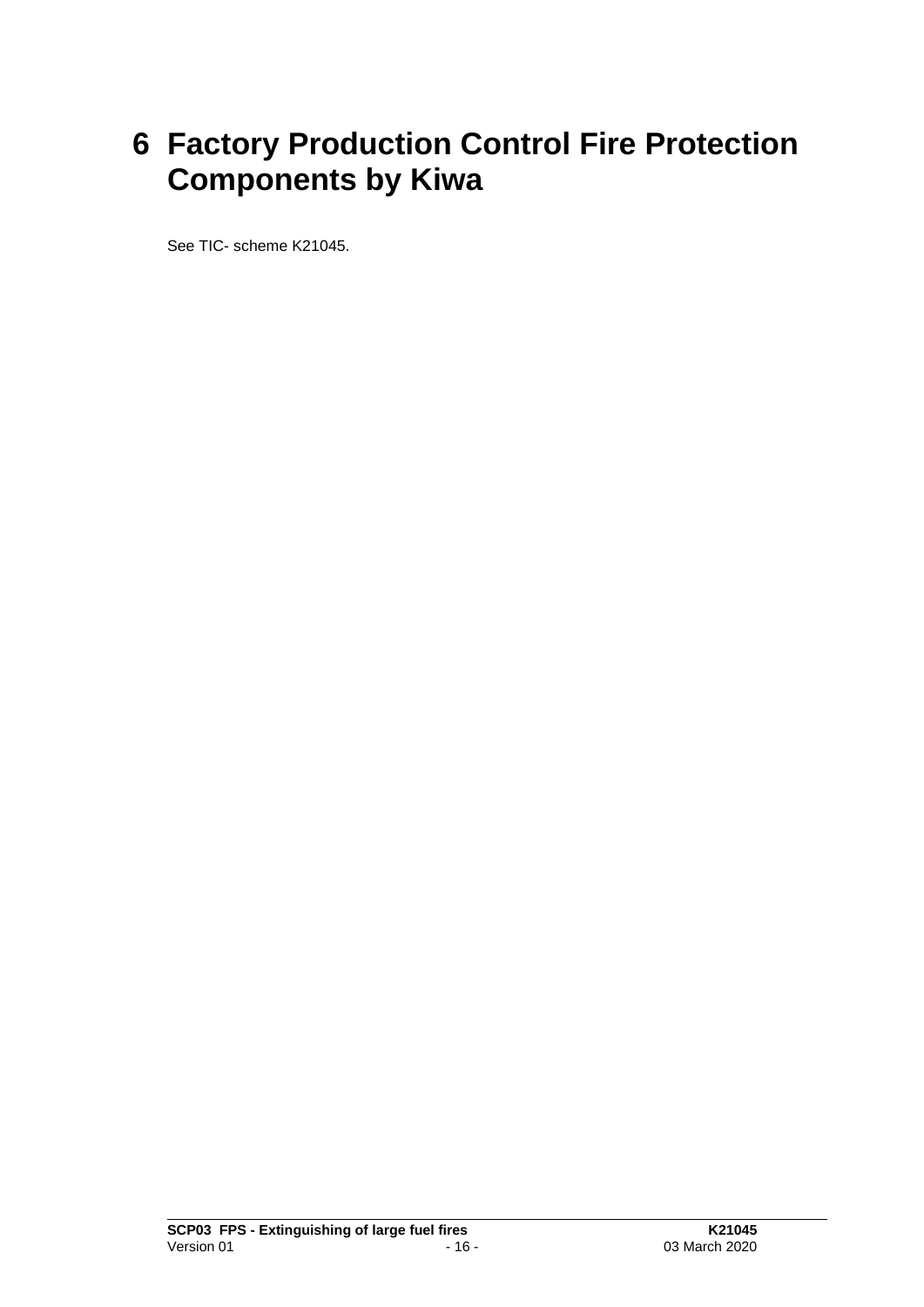### **7 Inspection of Fire Protection Systems by Kiwa**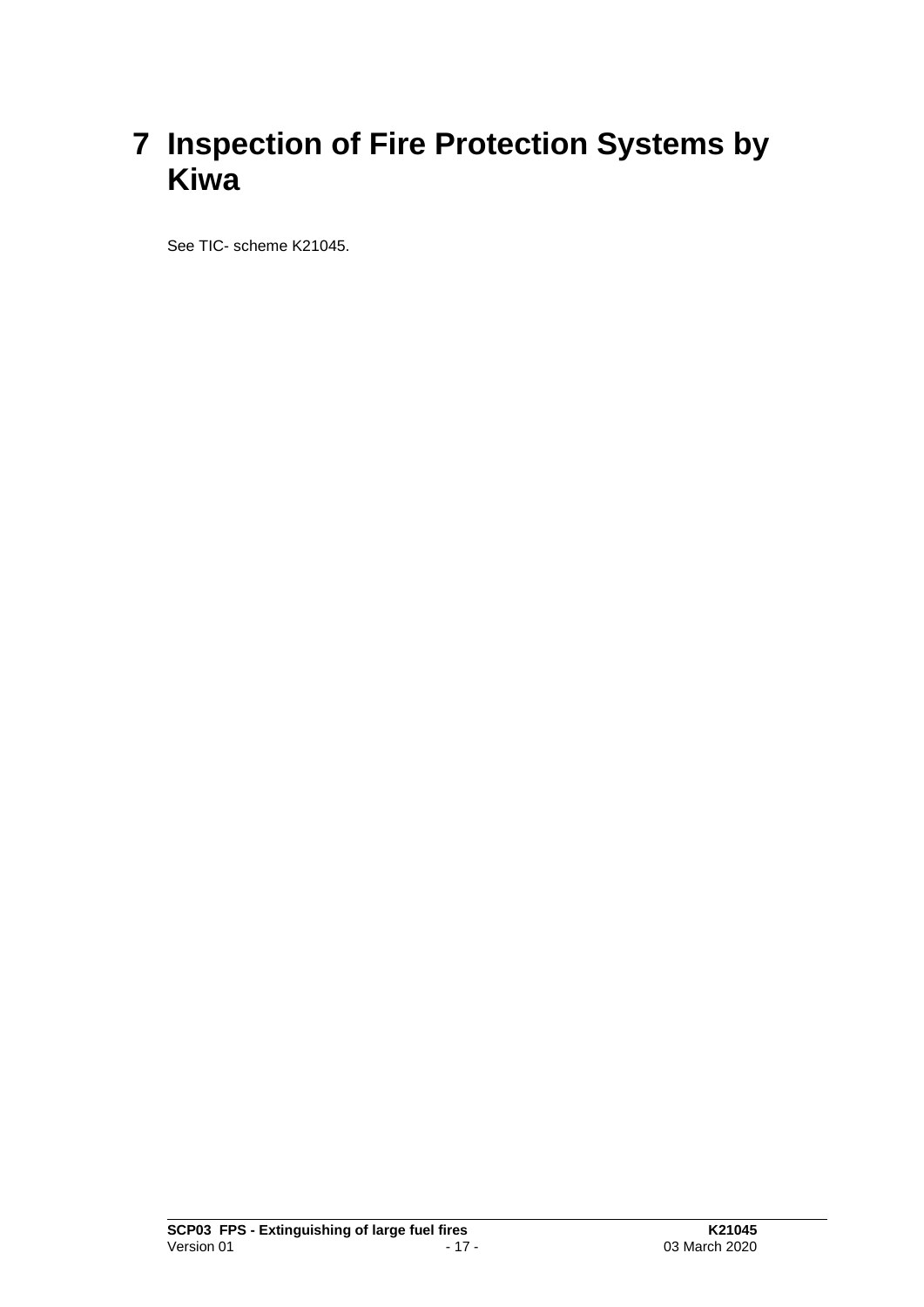### **8 Marking**

- **8.1 General** See TIC scheme K21045.
- **8.2 Certification mark** See TIC scheme K21045.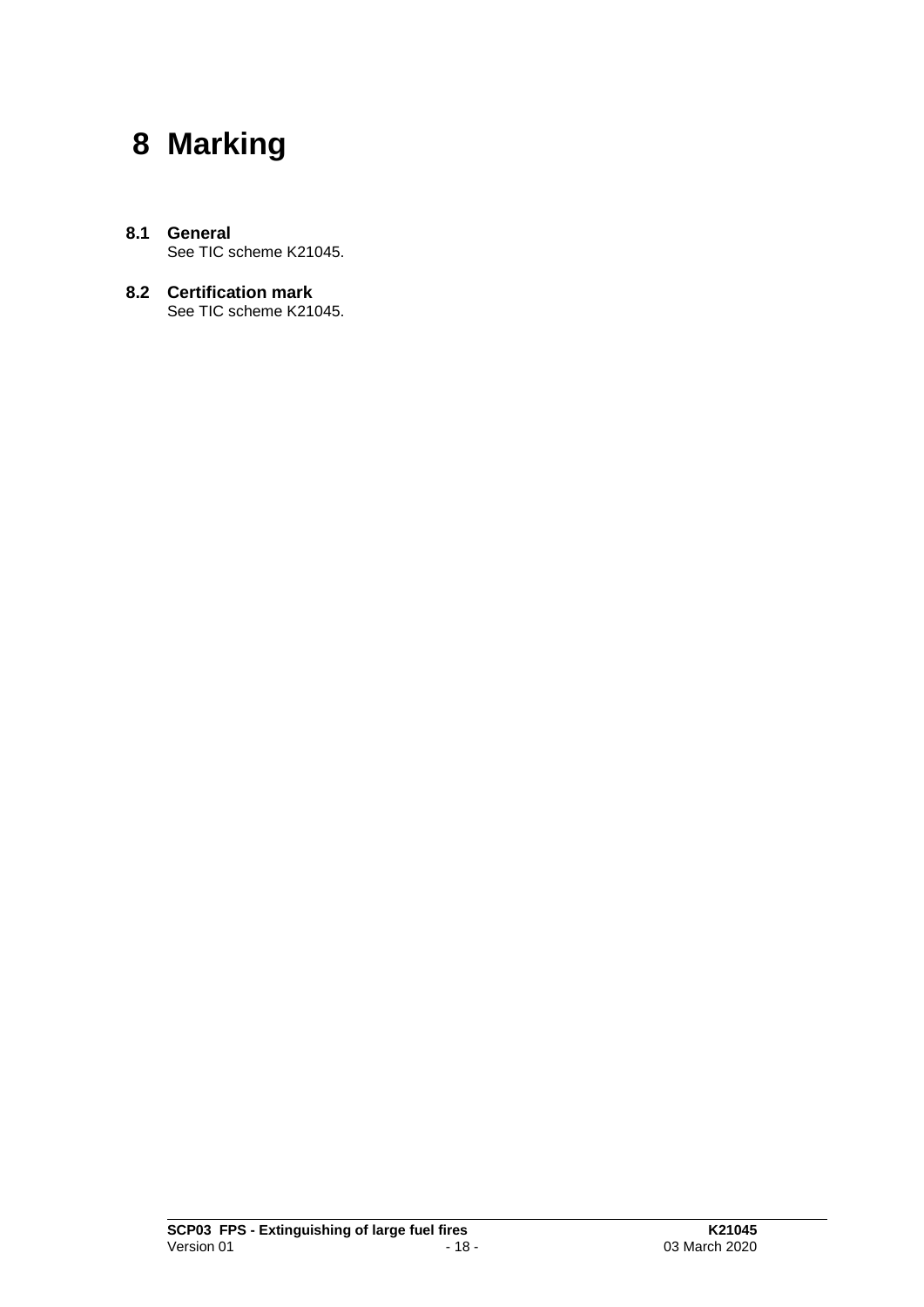### **9 Requirements in respect of the quality system**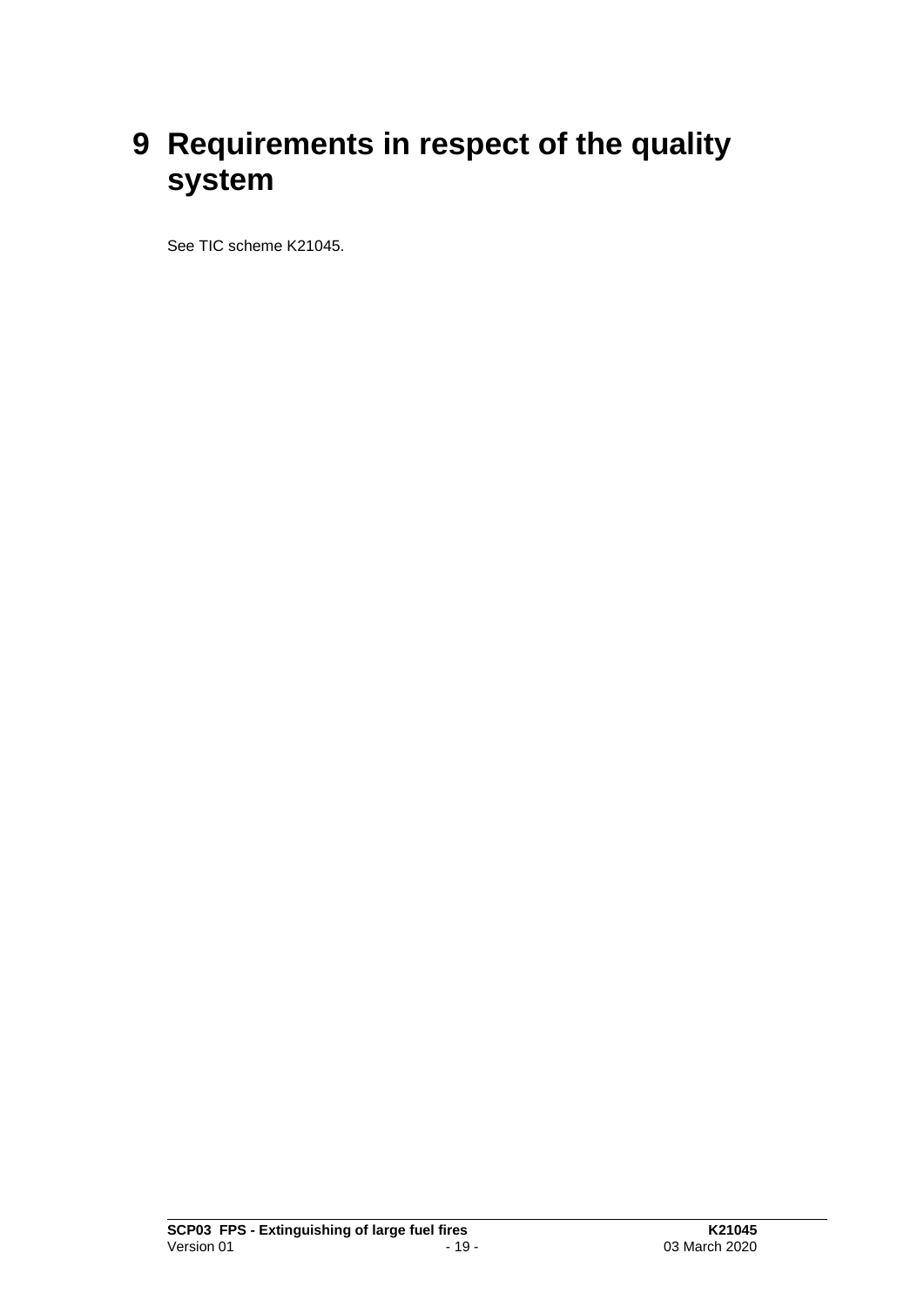## **10 Summary of tests and inspections**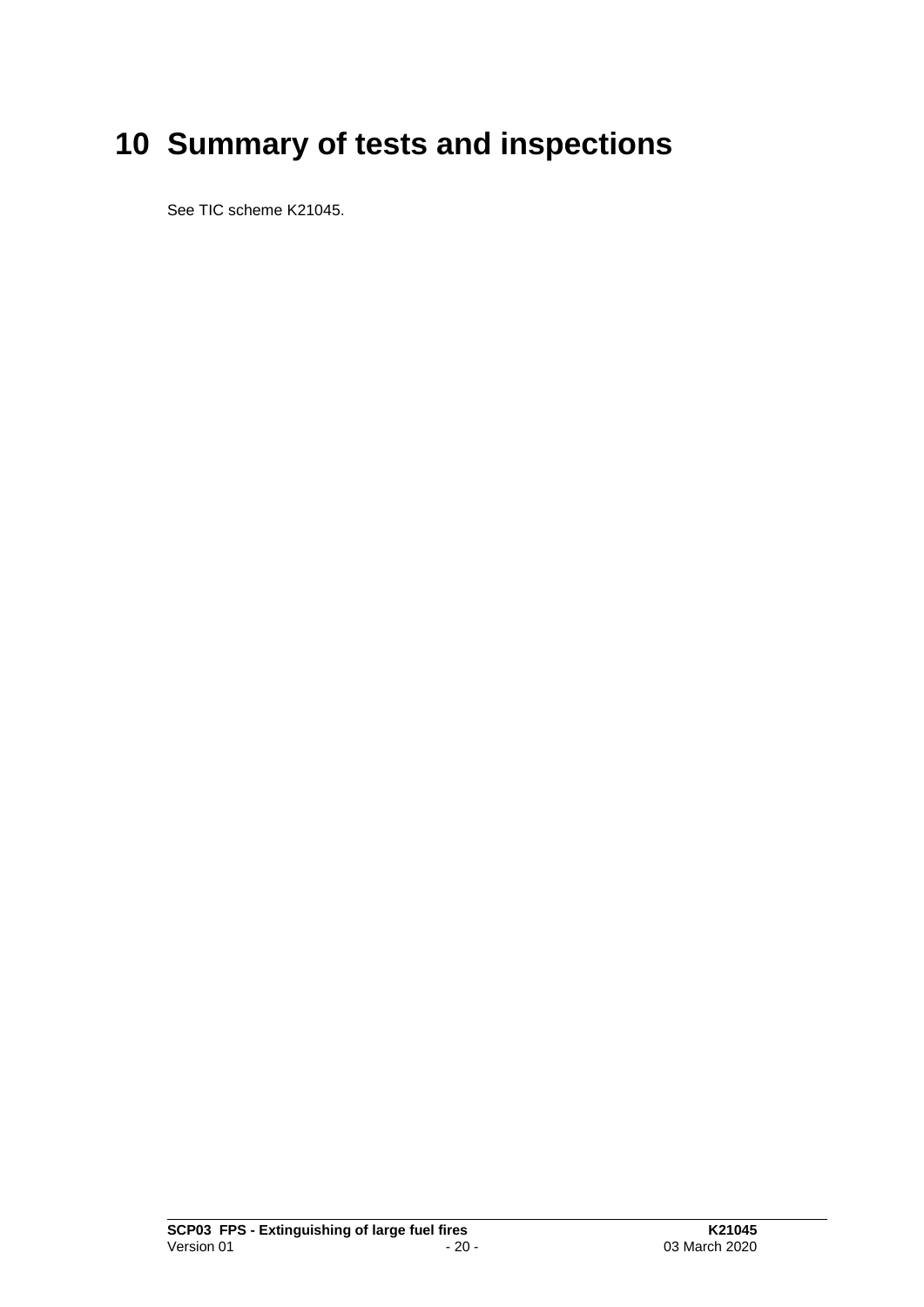### **11 Agreements on the implementation of certification**